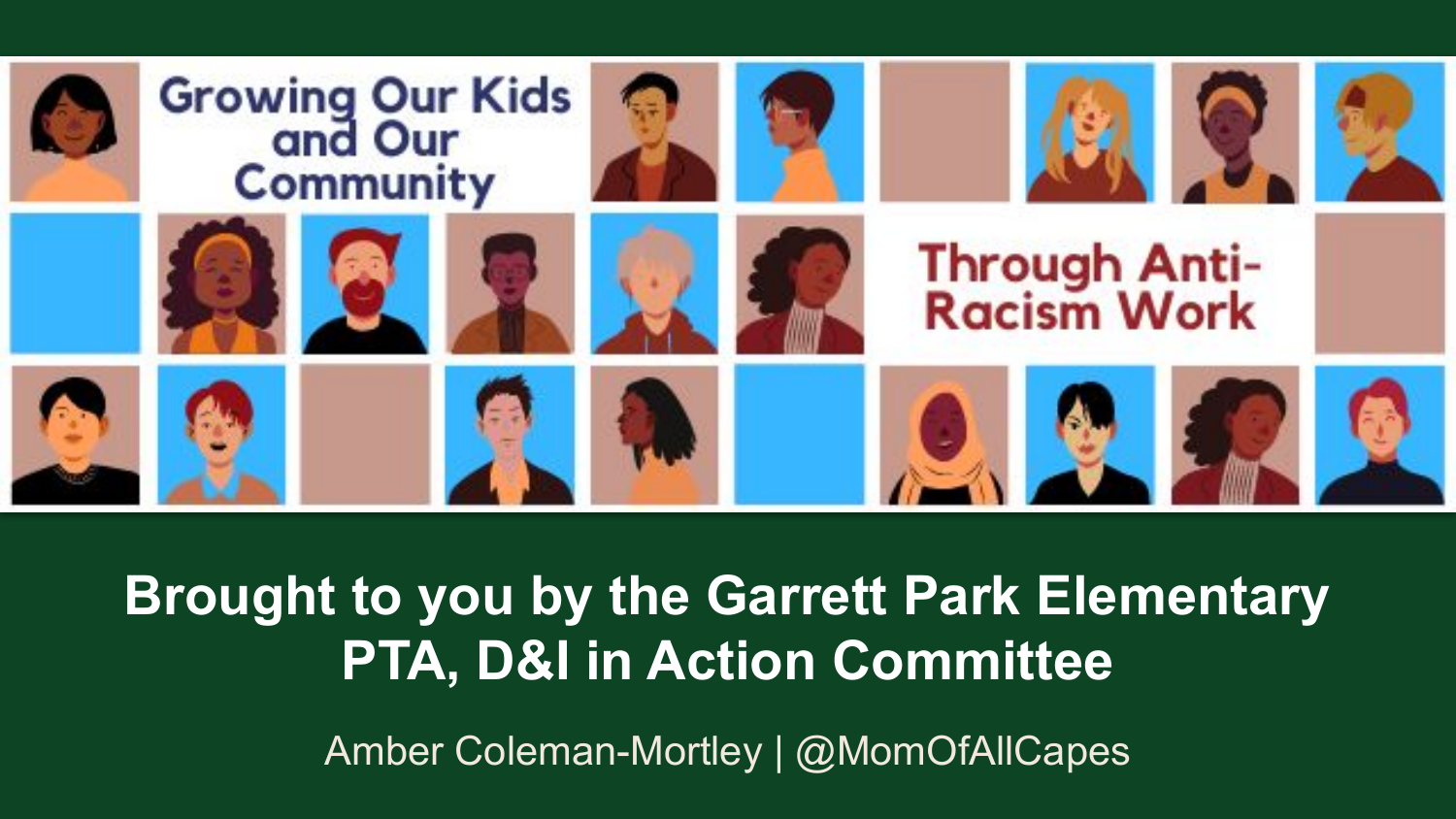## **What is GPES D&I in Action?**

The Garrett Park Elementary School D&I in Action Committee welcomes and works on behalf of all families throughout the school; promotes cross cultural awareness; embraces diverse thinking, styles, interests and needs of our school community; and promotes inclusive and equitable parent and student involvement in the school's vibrant social and cultural life.

Connect with **Dana** ([danakgoodson@gmail.com\)](mailto:danakgoodson@gmail.com) Connect with **Eddine** [\(eddine.mureke@gmail.com](mailto:eddine.mureke@gmail.com))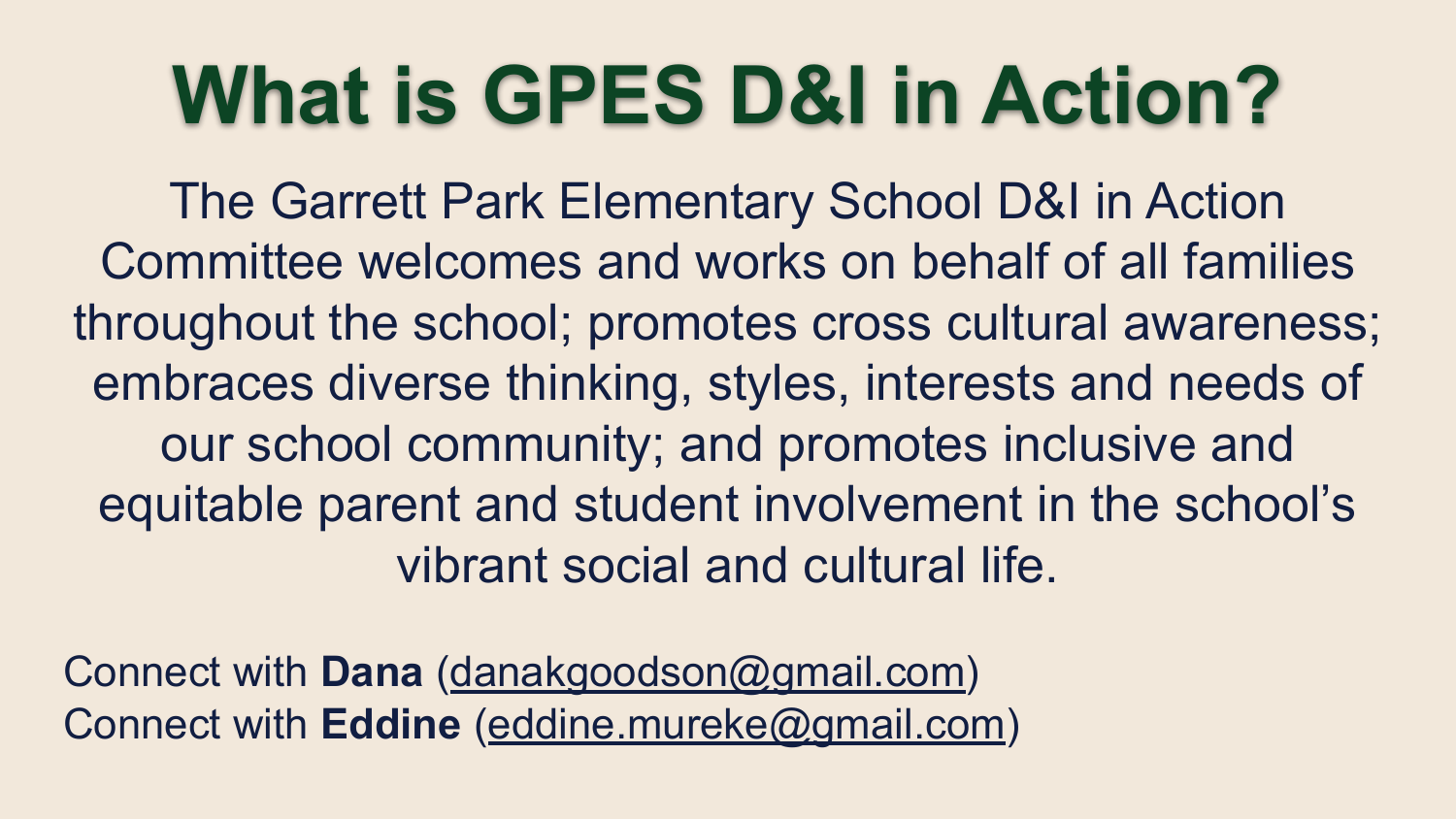# **Racism functions like a puzzle.**

# **Each piece fits together perfectly to create a picture that looks great to some people but does not look great for others.**

Created for the Garrett Park Elementary School Community. Please reach out if you plan to share outside of our community. [#CiteBlackWomen](https://twitter.com/search?q=%23CiteBlackWomen&src=typed_query)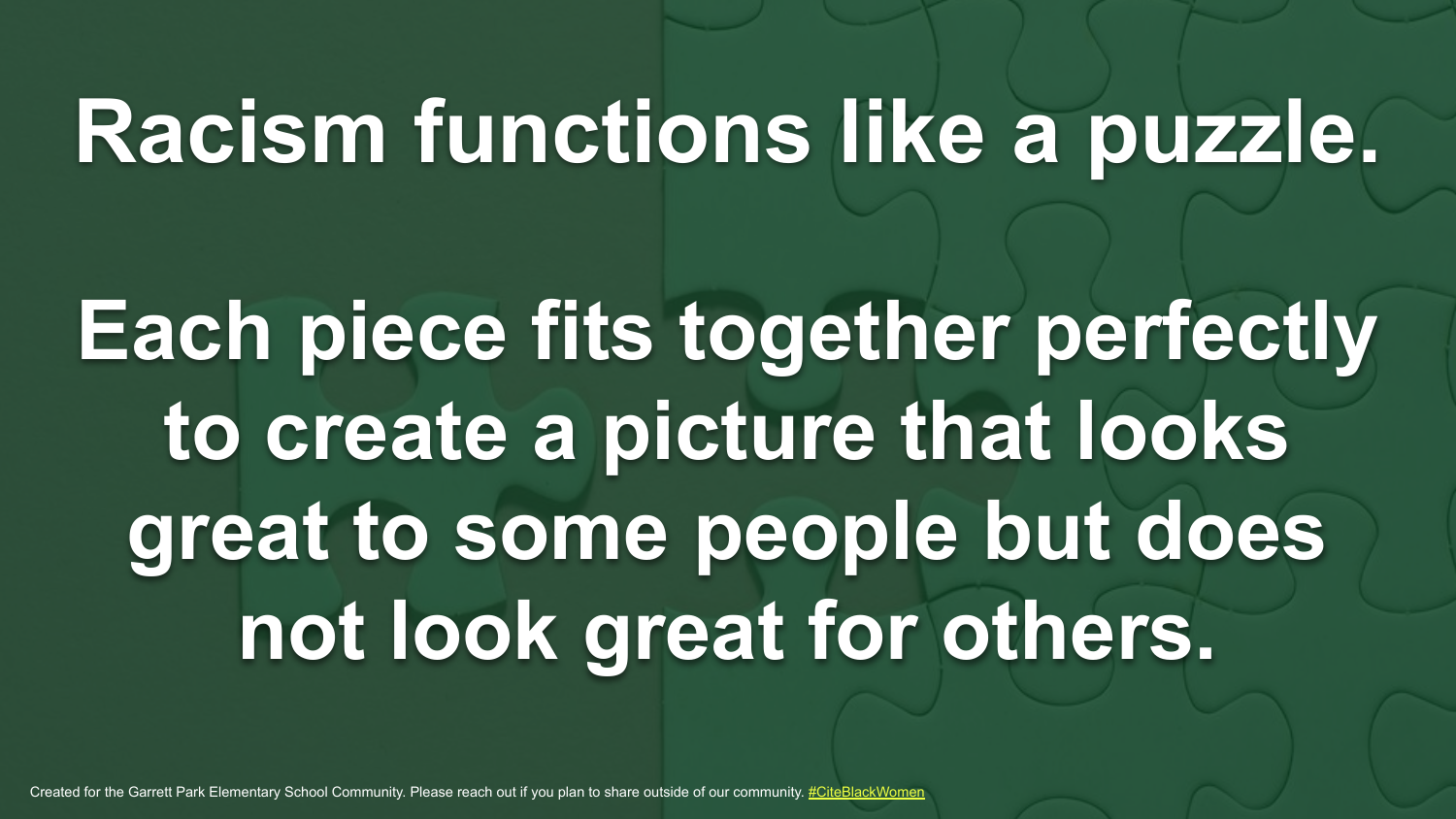# **Anti-racism vs. Racially Unbiased "Upstander" vs. "Bystander"**

- **Anti-racism** is fighting racism, pure and simple.
- **Anti-racism** is investigative work: It's standing up to racist intolerant bullies and understanding why black and brown people aren't present in certain experiences or hold positions of power in organizations.
- **Anti-racism** requires us to acknowledge that racism is a cancerous force in our society.
- **Anti-racism** is not anti-whiteness
- **Unbiased** (definition) free from bias especially : free from all prejudice and favoritism : *eminently fair an unbiased opinion*
- **Racially Unbiased** though aspirational, requires human traits that are impossible to attain because each of us has our own opinions based on our own lived experiences.
- **Racially Unbiased** can also mask itself as *not racist* or *colorblind*
- **Racially Unbiased** is a personal and introspective passive process versus external and societal set of action items.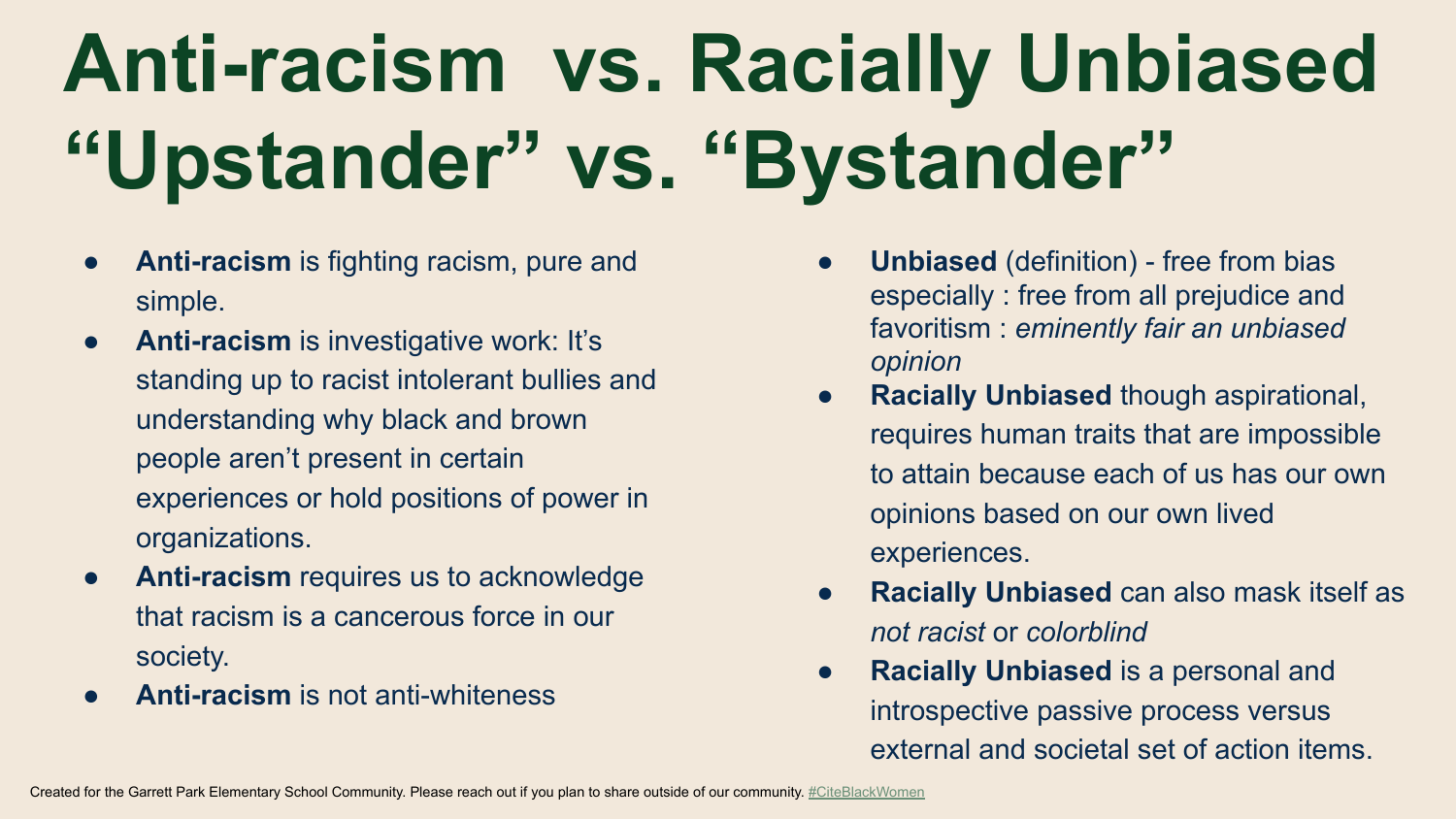#### **Anti-Racist Communities Ask Better Questions**

- **● "Me" Centered Questions:**
	- What do **I** need to change so that *we* can move forward?
	- How do **I** evolve my thinking so that *we* can evolve our practices?
- **● "We" Centered Questions:**
	- Who needs to be at the table? Why aren't they here right now? Where do we need to go to find them?
	- What do we do about voices that take up too much space?
	- What do we do with feedback?
	- How do we advocate for and empower each other?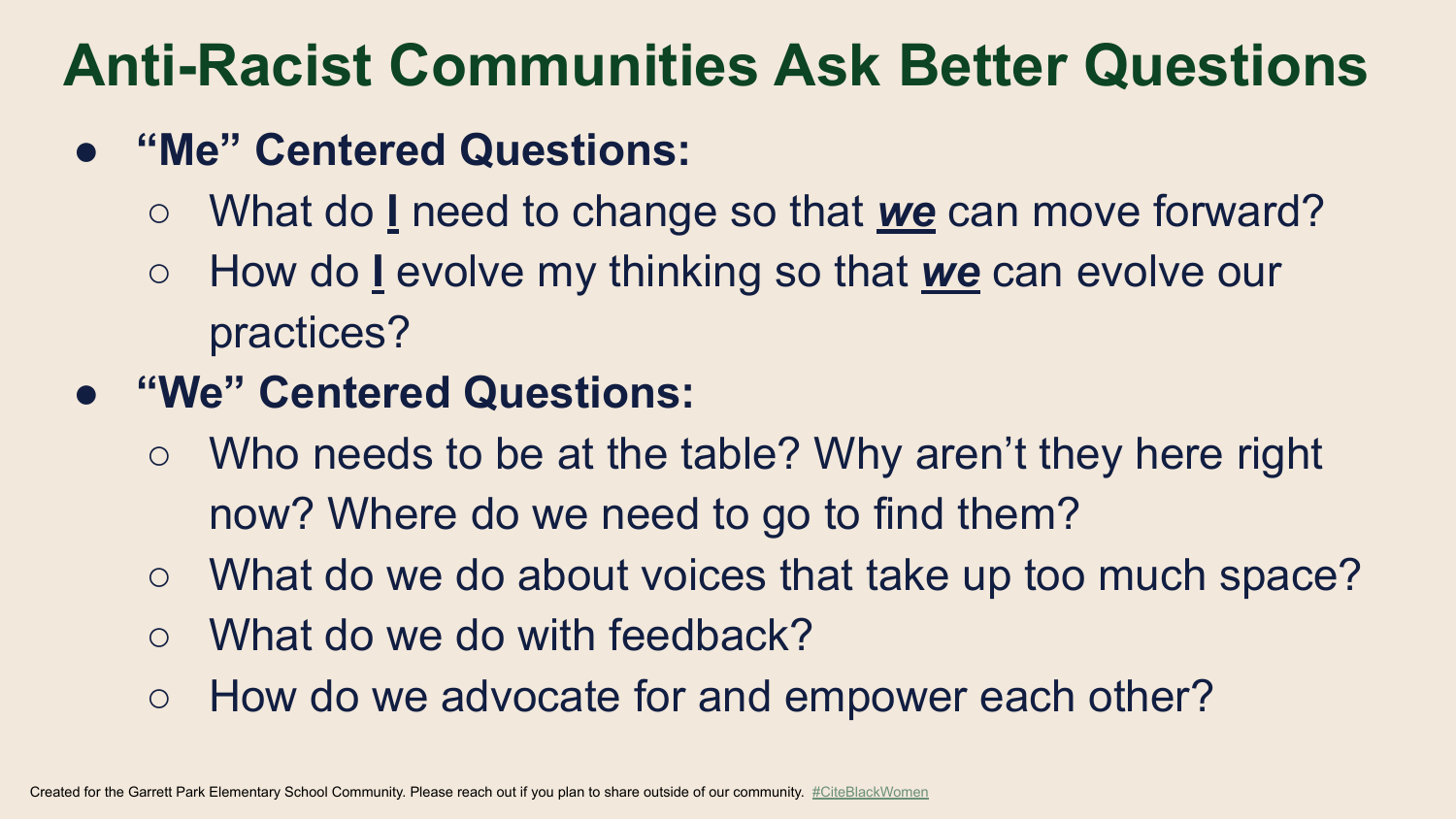

Natural curiosity is ok. It's ok to ask questions. It's ok to ponder or wonder about people that look or live differently than you do... It's not ok to make others feel uncomfortable that they do not conform to your social norms.

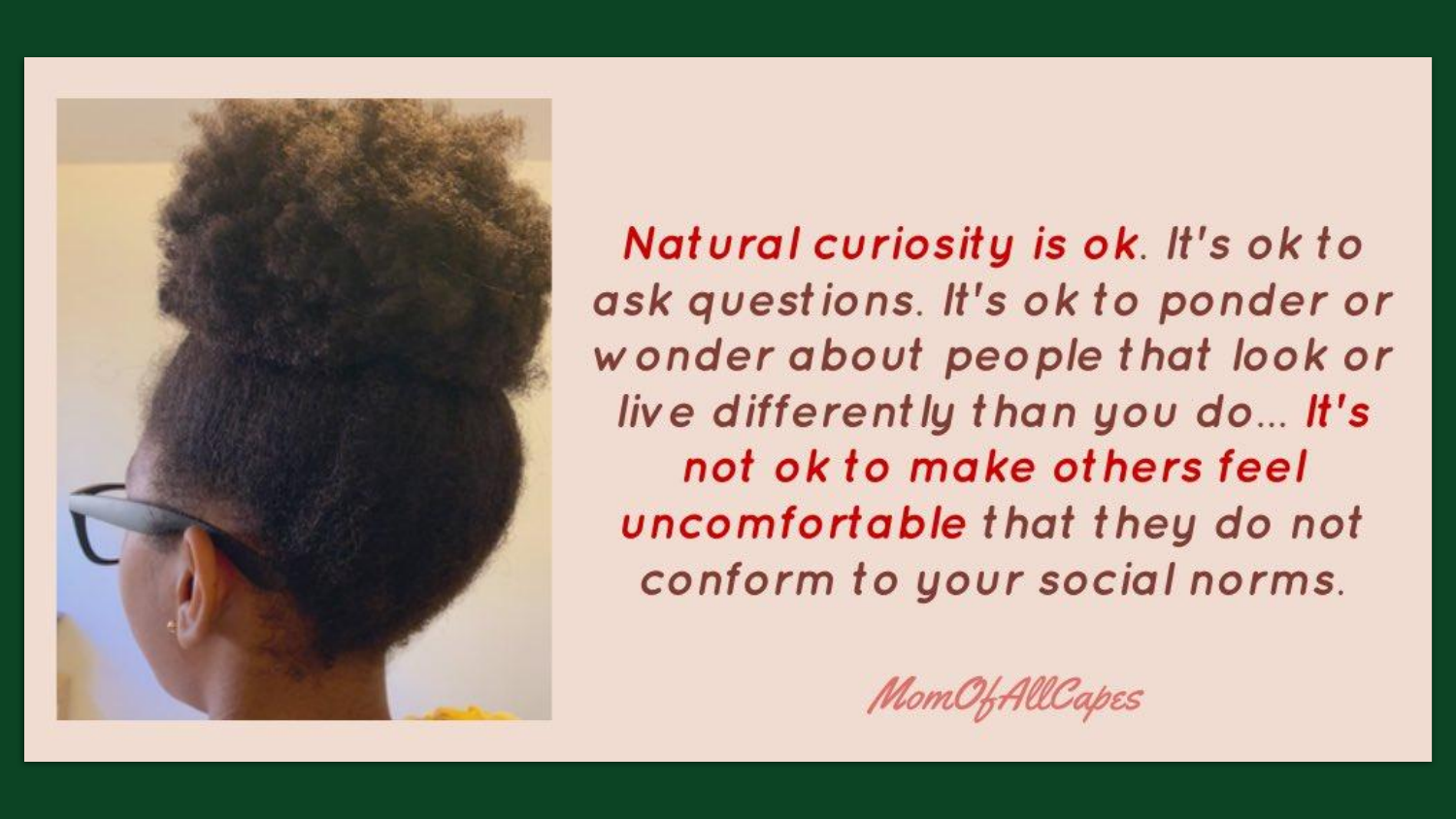#### **Parents... Confront You Own Racial Bias**

- **Be a role model.** Identify and correct your own racially biased thoughts, feelings, and actions.
- **Have a wide, culturally diverse social network.** Encourage your children to have diverse circles of friends, as well. This lends itself to engagement in multicultural activities and experiences.
- **Travel and expose your children to other communities.** This can help them understand that there is diversity in the world that might not be represented in the community that you live in.
- **Get involved in [your child's school](https://www.healthychildren.org/English/family-life/Community/Pages/How-to-Get-Involved-With-Your-Childs-School.aspx), your place of worship, and politics.** Parents who are involved in this way are better able to advocate for fair treatment of racially marginalized groups and raise awareness of race issues in other groups.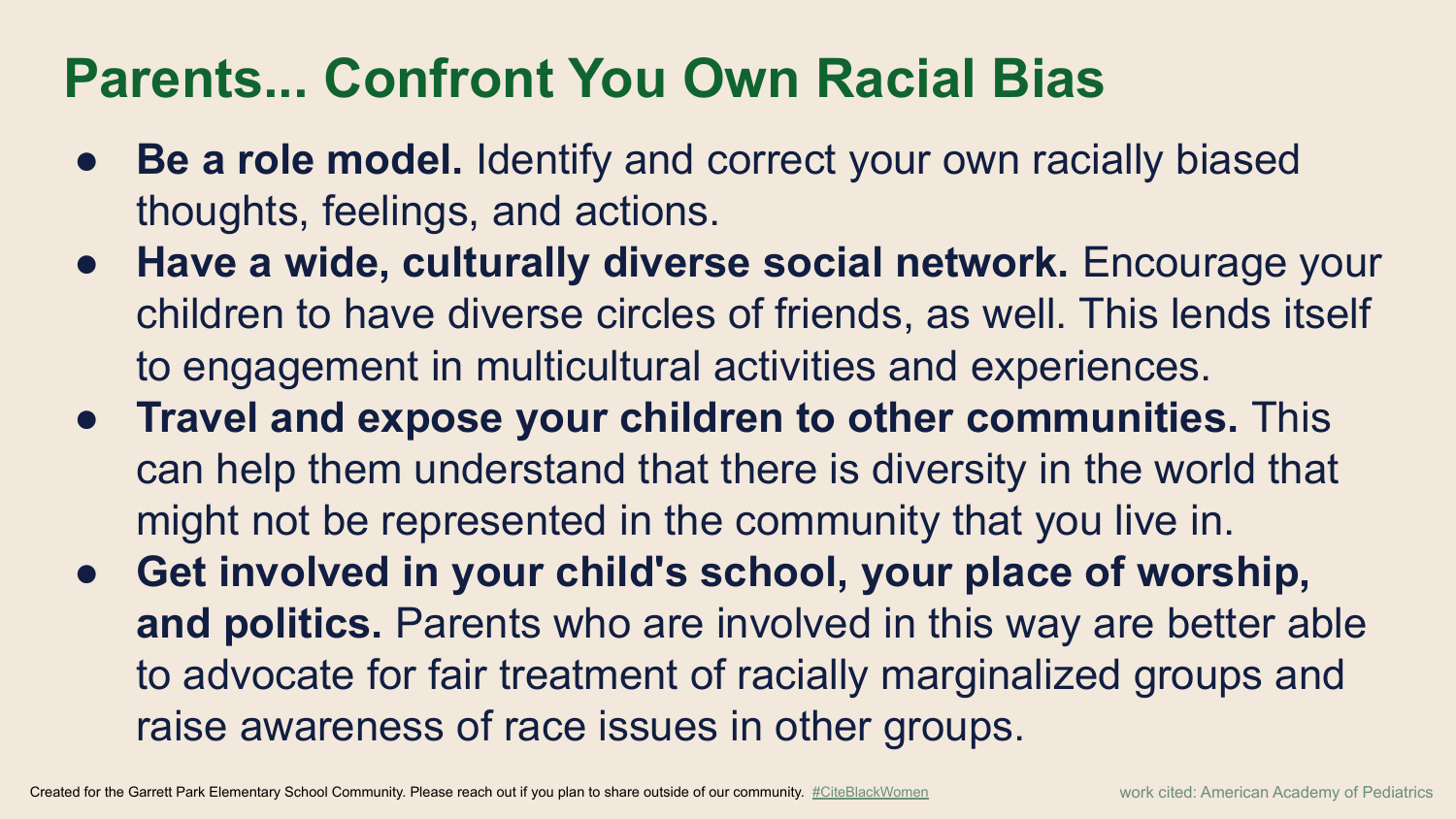## **Contribute to Community Growth!**

- **Challenge** community norms and the way things have always been done
- **Dismantle** any sense of entitlement masked as hard work or righteous achievement
- **Decentralize** our own experiences and point of view
- **Create** opportunities that invite people in and allow them to bring their authentic selves no matter how different that may be
- **Provide** opportunities for Black, Indigenous, people of color to lead
- **Do** the research; cultural competence is your responsibility
- **Ask** people what they need rather than decide what you believe they need or want
- **Accept** feedback listen with intention and without offense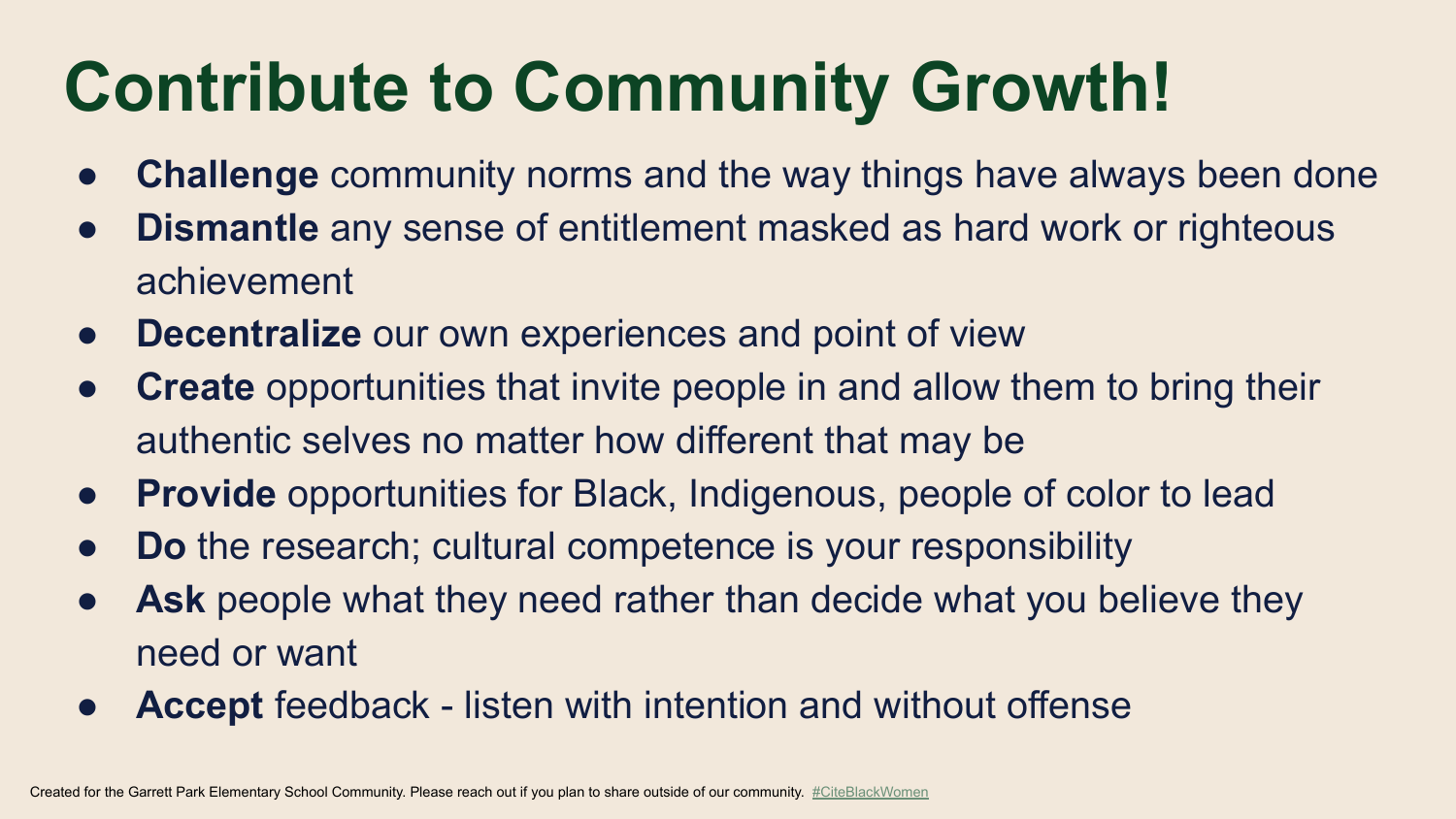## **Learning About Race with PK - 4th**

#### **Expose kids to...**

- Diverse stories, narratives, histories, and perspectives
	- books, movies, storytellers, museums, cultural centers, holidays and celebrations
- Diverse people in decision-making / powerful positions
- Diverse toys and games

#### **Continually challenge...**

- **Media interpretation of BIPOC folks**
- Ideas about poverty, education, and expertise

Created for the Garrett Park Elementary School Community. Please reach out if you plan to share outside of our community. [#CiteBlackWomen](https://twitter.com/search?q=%23CiteBlackWomen&src=typed_query)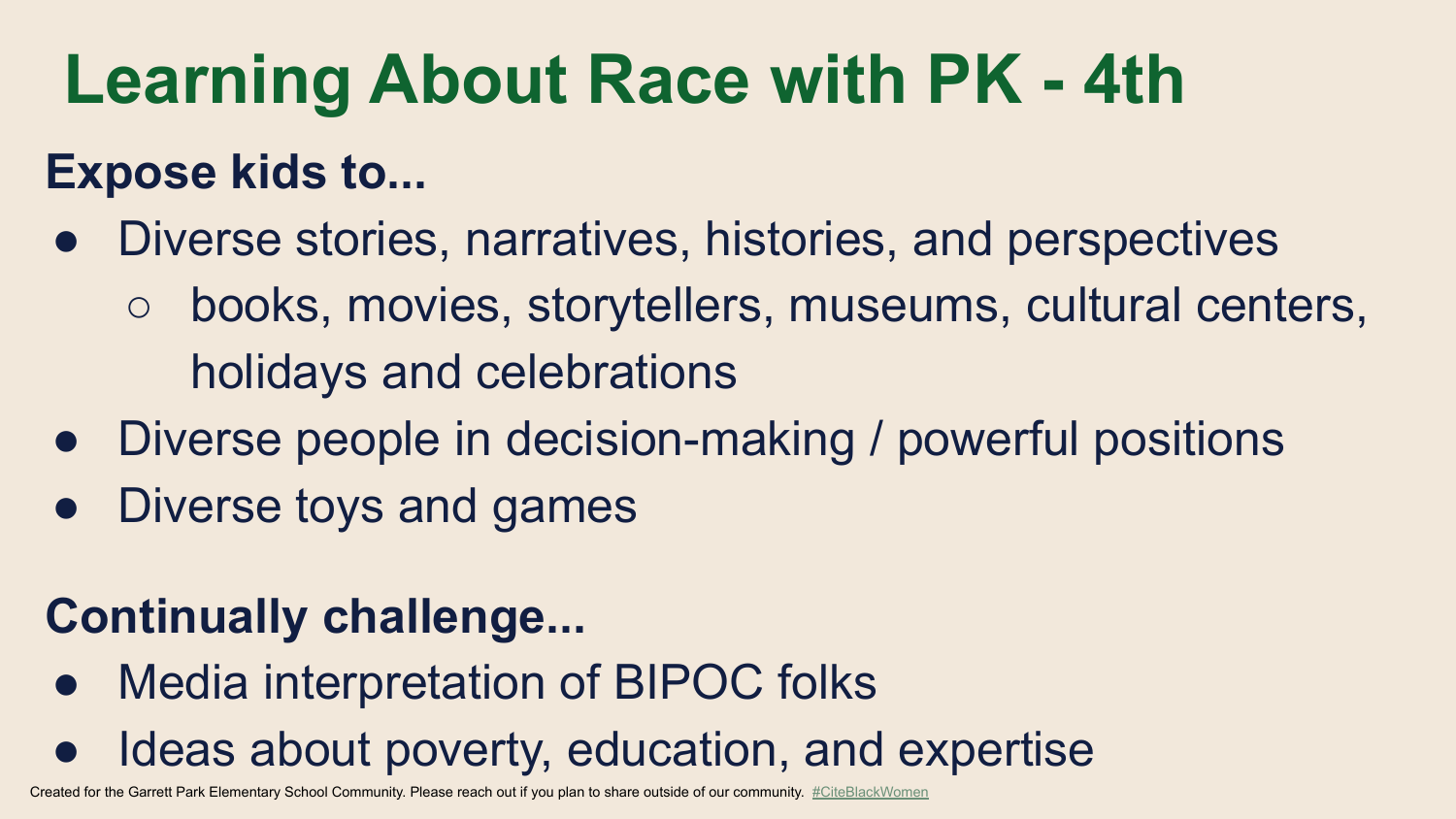## **Learning About Race with 5th - 12th**

#### **All the stuff from PK - 4th +++++**

- Expose kids to the reality of the impact of race
- Hold open and honest discussions that engage critical thinking
- Encourage civic problem solving in your local, state, national, and global communities
- Inspire the pursuit of interests layered with an equity lens
- Support the healthy skepticism when it comes to media representation of communities of color or poor communities
- Discuss how historically coalitions were built to solve racism and the ways we build on that work

Created for the Garrett Park Elementary School Community. Please reach out if you plan to share outside of our community. [#CiteBlackWomen](https://twitter.com/search?q=%23CiteBlackWomen&src=typed_query)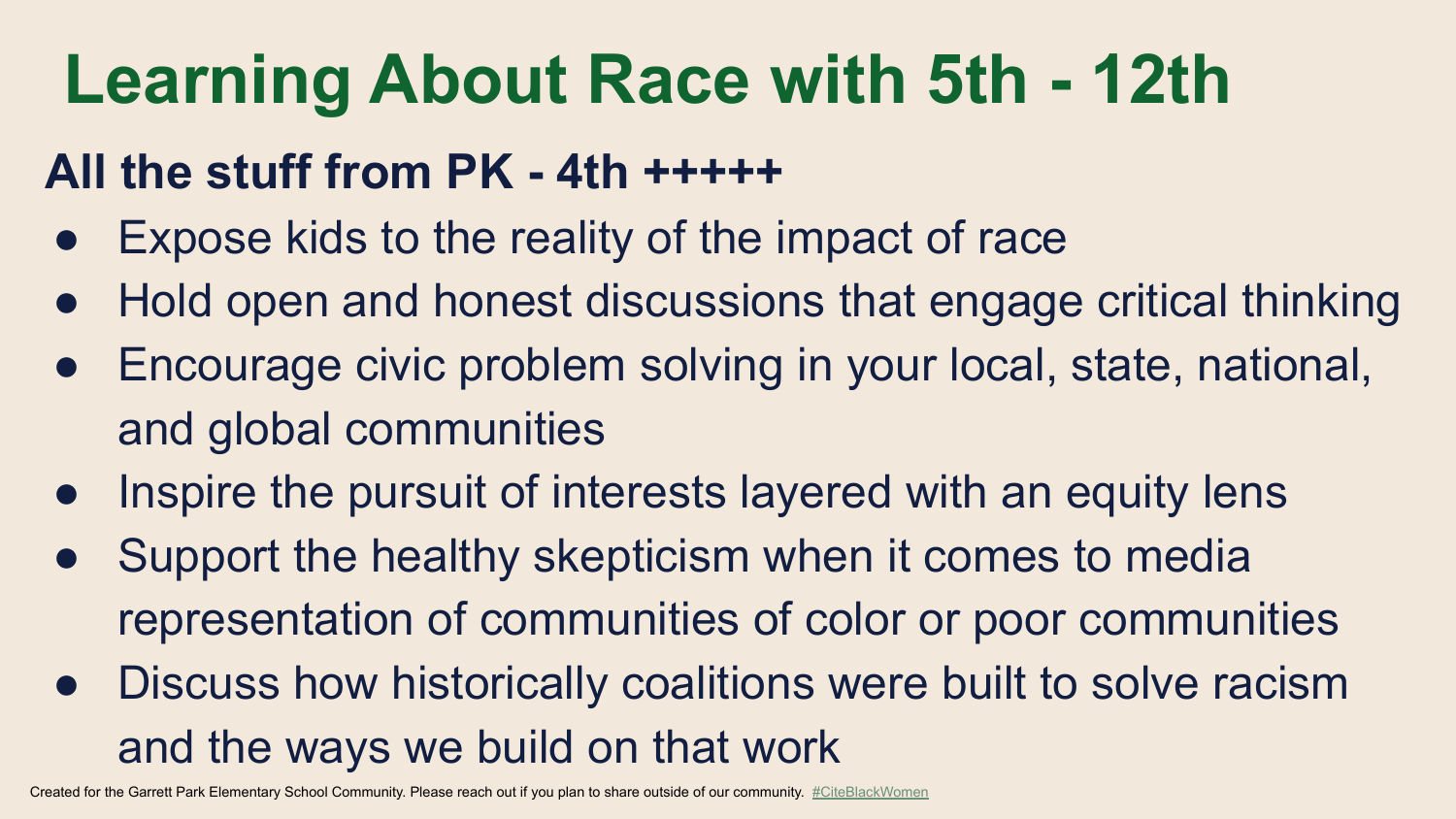## **Increasing the Home-School Connection**

- Build bridges not obstacles
- Create space for resource sharing and co-learning
- Create safe spaces that encourage cultural sharing amongst community members
- Address social events through providing space for community discussion, community healing, and community civic engagement
- Follow best practices around culturally relevant narratives and provide opportunities to educate parents on the power and importance of culturally relevant narratives
- Bring the parent community along on the diversity, equity, and inclusion journey - this is an evolving and growing community experience
- Emphasize humility, listening, and openness
- Support the efforts of the D&I action committee within the Parent Association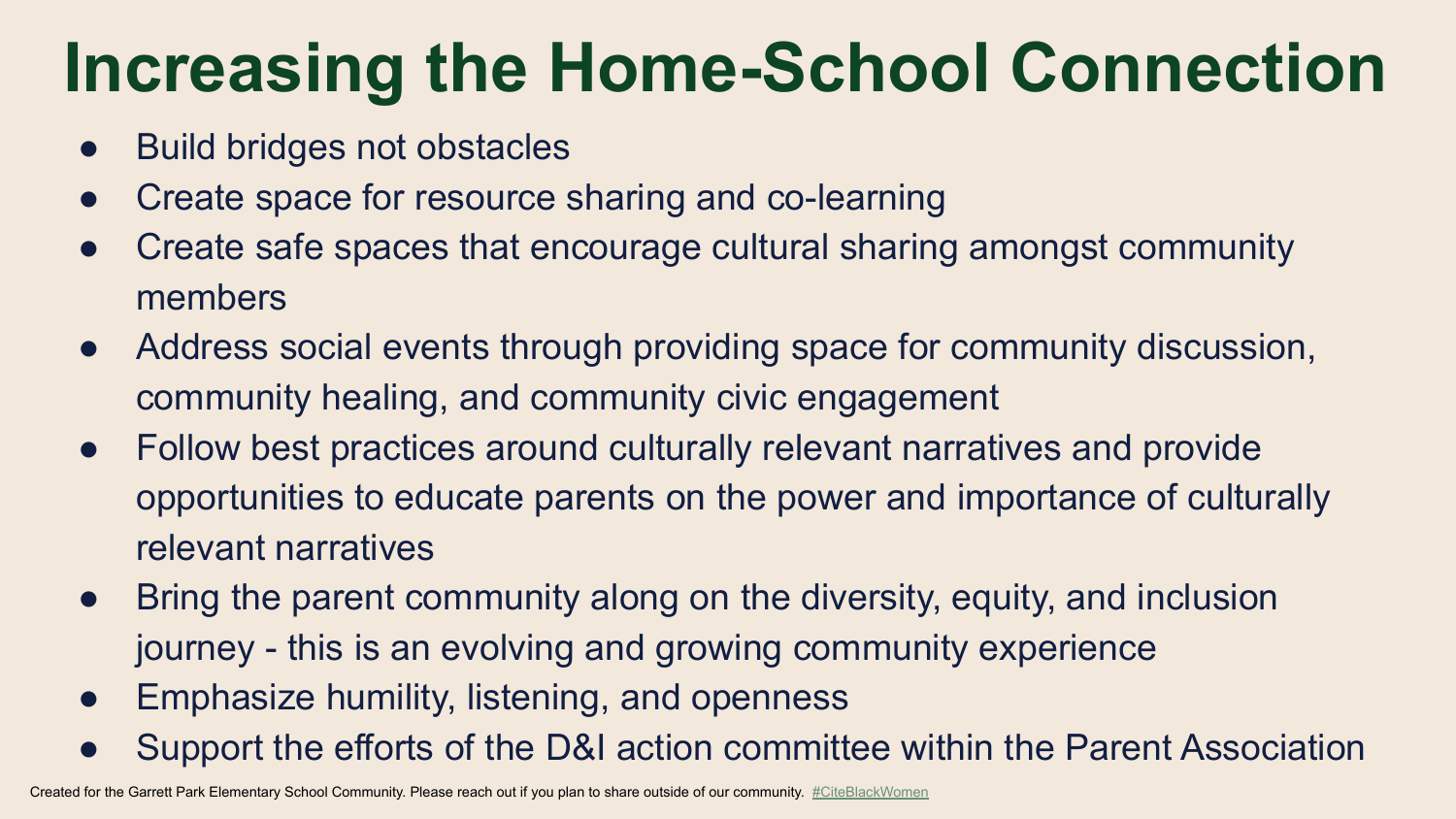# **Additional Resources, Reading, and Listening**

*For expanding our understanding of race and the impact it has on all of us*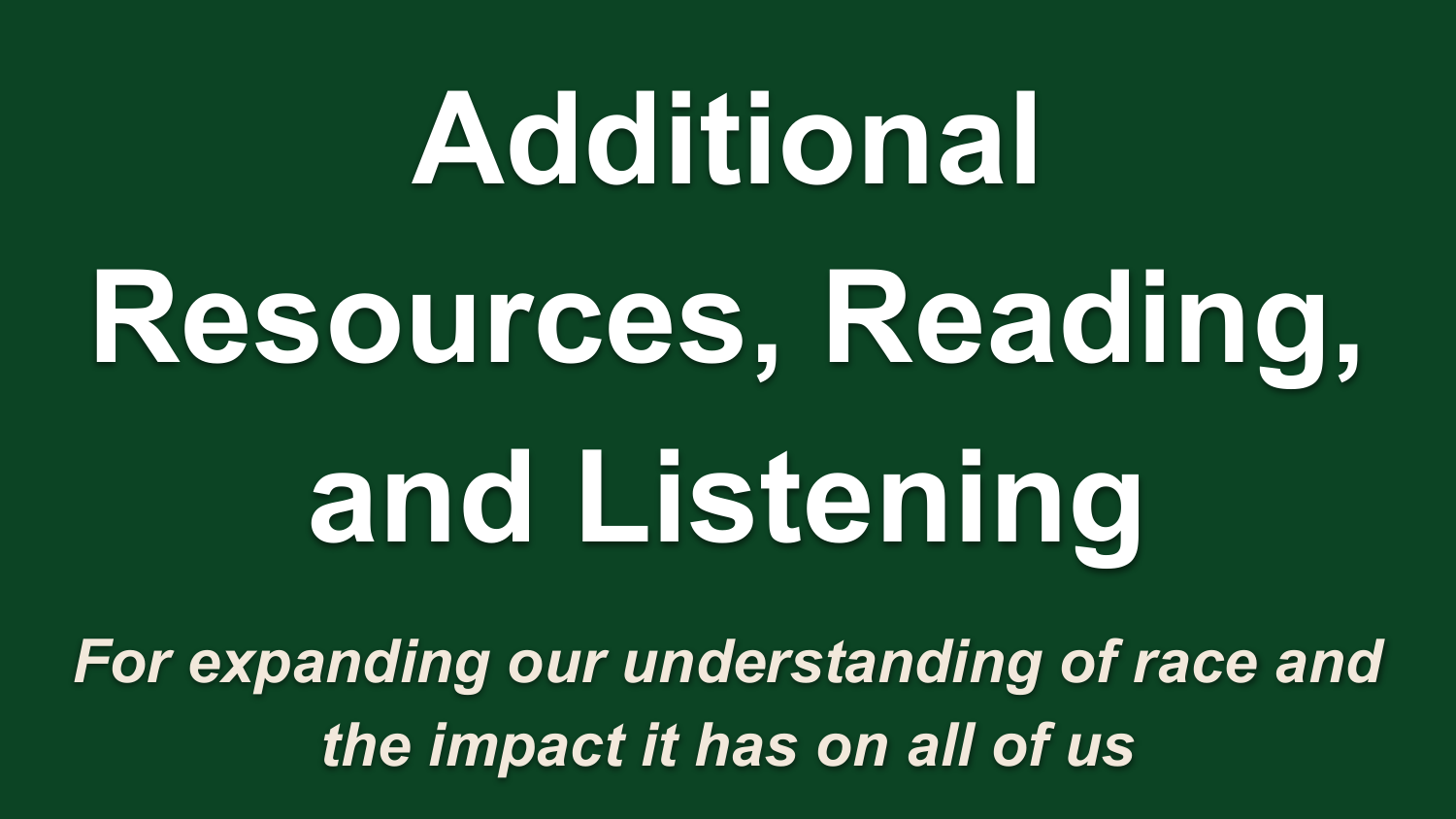## **Learning to Speak the Language**

You hear terms in the media, in books, or in conversation, but what do they actually mean? These resources can provide clarity.

- **Racial Equity Tools Glossary of Terms**: <https://www.racialequitytools.org/glossary>
- **Structural Racism at a Glance:**

<http://www.eraseracismny.org/resource-center/teaching-tools>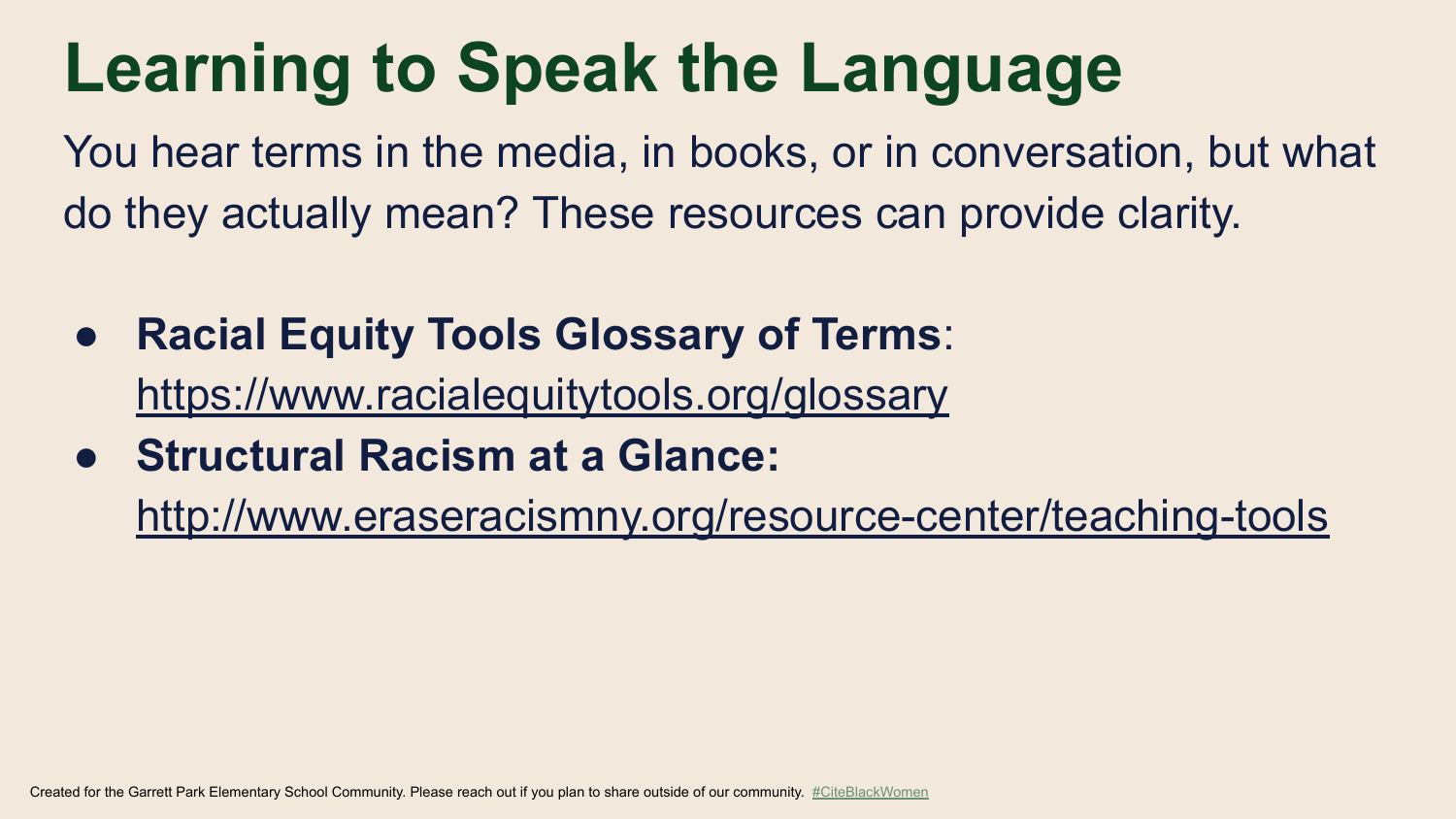## **Books and Reading Lists** (for all ages)

Keep reading for deeper understanding! Keep exploring narratives that are not your own.

- **Books for Littles,** *Igniting the Kind and Vibrant Leaders of Tomorrow: <https://booksforlittles.com/category/spotlights/>*
- **Multicultural Children's Books:**  <https://multiculturalchildrensbookday.com/multicultural-reading-resources/>
- **Social Justice books for teens** Boston Public Library: <https://bpl.bibliocommons.com/list/share/129831741/1649514943>
- **Repairing America Series and Workshops** Boston Public Library**:**  <https://www.bpl.org/repairingamerica/>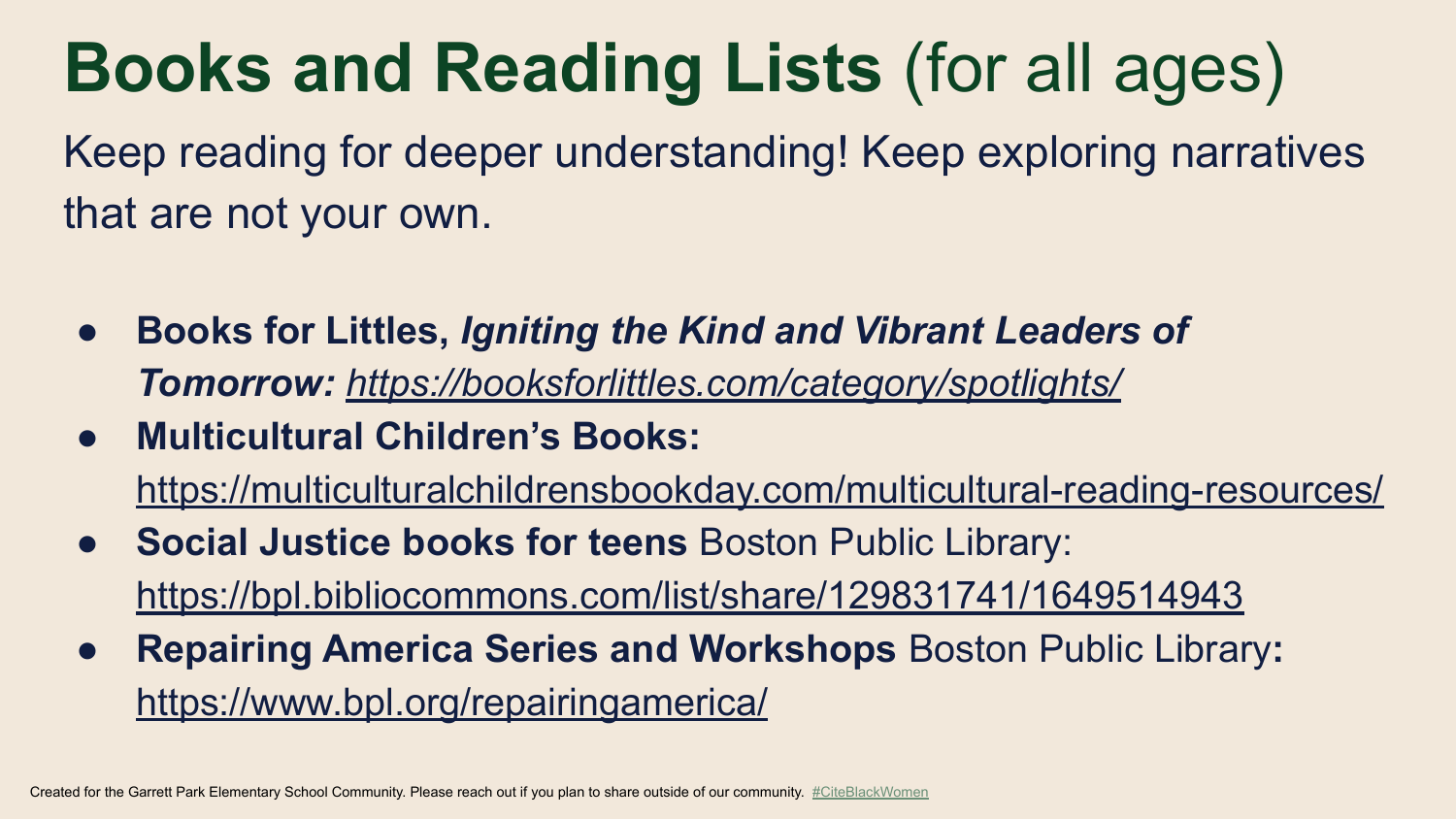## **Podcast Episodes on Race and Privilege**

#### A few good listens for families and educators alike.

- **Talking to Kids… About Race Let's K12 Better Podcast Episode**: (family friendly 3rd -12th grade) <https://letsk12better.buzzsprout.com/1036873/4024115-talking-to-kids-about-race>
- **Let's Talk About… Blackface:** (family friendly 4th 12th grade) <https://letsk12better.buzzsprout.com/1036873/7807555-let-s-talk-about-blackface>
- **● Hate, Hurt, Healing & Hope: AAPI Educators Teaching for Justice:** (family friendly 3rd -12th grade) [https://letsk12better.buzzsprout.com/1036873/8241771-hate-hurt-healing-hope-aapi-educators-teachin](https://letsk12better.buzzsprout.com/1036873/8241771-hate-hurt-healing-hope-aapi-educators-teaching-for-justice) [g-for-justice](https://letsk12better.buzzsprout.com/1036873/8241771-hate-hurt-healing-hope-aapi-educators-teaching-for-justice)
- **● Understanding Privilege + Centering Empathy | Episode 222:**  <http://www.edityourlifeshow.com/amber-coleman-mortley/>
- **Seizing Freedom,** NPR**:** <https://www.npr.org/podcasts/948170667/seizing-freedom>
- **Nice White Parents Podcast:** <https://podcasts.apple.com/us/podcast/nice-white-parents/id1524080195>
- **Seeing WhitePodcast**:<https://www.sceneonradio.org/seeing-white/>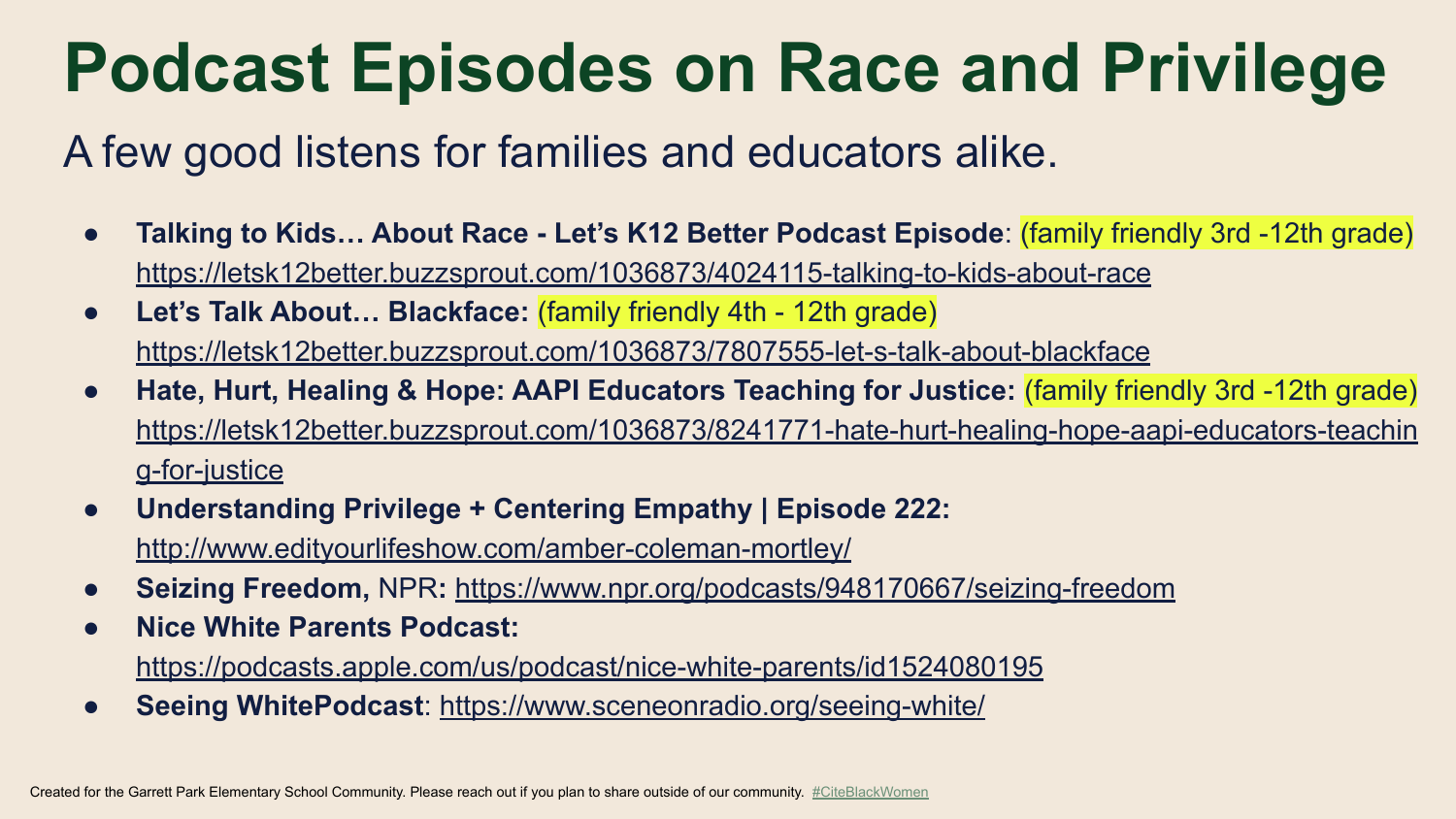## **Understanding Privilege and Whiteness**

This is a complex, possibly uncomfortable but very necessary conversation and understanding.

- **Who Gets to be White? A Semi-Brief History of Whiteness in the United States** <https://www.the-exponent.com/who-gets-to-be-white-a-semi-brief-history-of-whiteness-in-the-usa/>
- **Multiracial in America: Who Gets to be White?** By Jeremy Gordon <http://www.hopesandfears.com/hopes/now/politics/217005-multiracial-in-america>
- **Column: In the midst of a racial reckoning, I'm wondering: What does whiteness mean?** by Frank Shyong

[https://www.latimes.com/california/story/2020-06-15/frank-shyong-racial-reckoning-im-wondering-what-does](https://www.latimes.com/california/story/2020-06-15/frank-shyong-racial-reckoning-im-wondering-what-does-whiteness-mean) [-whiteness-mean](https://www.latimes.com/california/story/2020-06-15/frank-shyong-racial-reckoning-im-wondering-what-does-whiteness-mean)

- **"White Privilege: Unpacking the Invisible Knapsack" by Peggy McIntosh:** <http://convention.myacpa.org/houston2018/wp-content/uploads/2017/11/UnpackingTheKnapsack.pdf>
- **EdBuild 23 Billion Report**:<https://edbuild.org/content/23-billion>
- **● White immigrants weren't always considered white and acceptable** by Brando Simeo Starkey <https://theundefeated.com/features/white-immigrants-werent-always-considered-white-and-acceptable/>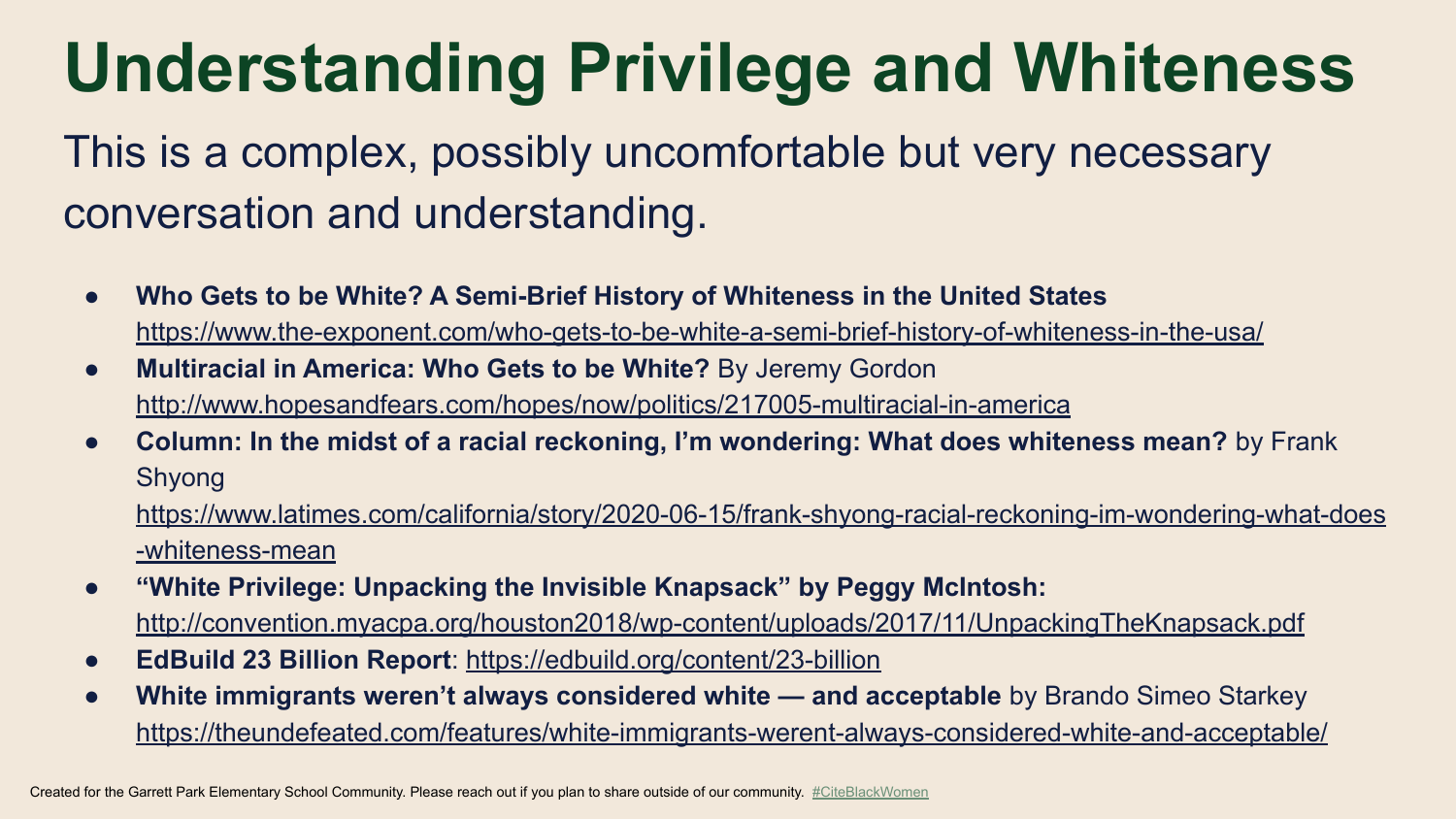## **Understanding Privilege and Power**

How does access create more opportunity and access? How does that impact different people in different ways?

- **How to Understand Power** by Eric Liu [https://www.ted.com/talks/eric\\_liu\\_how\\_to\\_understand\\_power?language=en](https://www.ted.com/talks/eric_liu_how_to_understand_power?language=en)
- **NY Times Faces of Power**:

<https://www.nytimes.com/interactive/2020/09/09/us/powerful-people-race-us.html>

- **Motherhood So White: A Memoir of Gender and Parenting in America** by Nefertiti Austin <https://www.amazon.com/Motherhood-So-White-Parenting-America/dp/1492679011>
- **How the nation's growing racial diversity is changing our schools:**  <https://www.washingtonpost.com/graphics/2019/local/school-diversity-data/>
- **Stop Acting Like Racism Ends With This Election**: <https://citizen.education/2020/11/06/stop-acting-like-racism-ends-with-this-election/>
- **The LA Times' Reckoning on Race and Our Commitment to Meaningful Change:**  <https://www.latimes.com/opinion/story/2020-09-27/los-angeles-times-reckoning-on-race>

Created for the Garrett Park Elementary School Community. Please reach out if you plan to share outside of our community. [#CiteBlackWomen](https://twitter.com/search?q=%23CiteBlackWomen&src=typed_query)